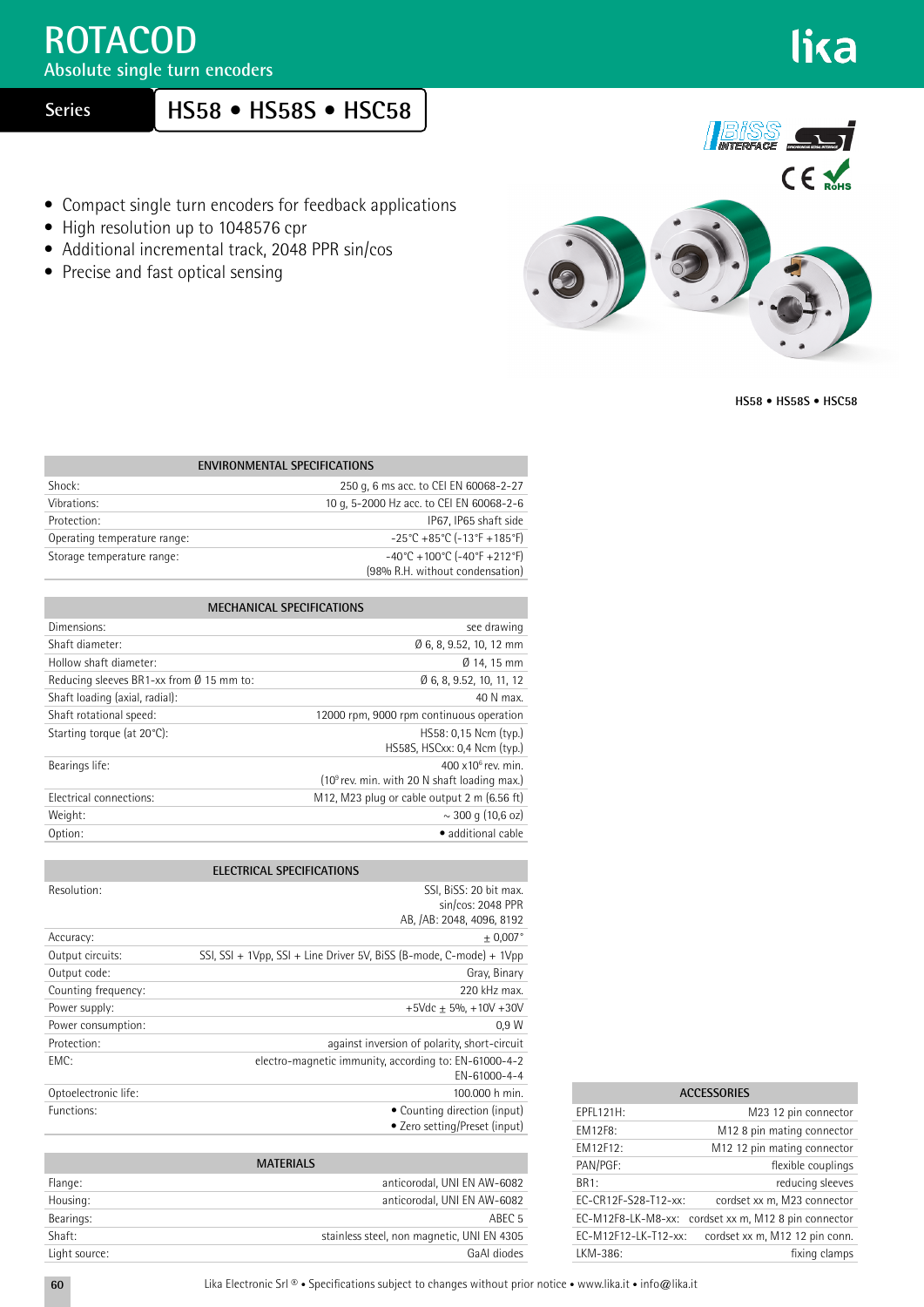



**HS58** 





**HS58S**